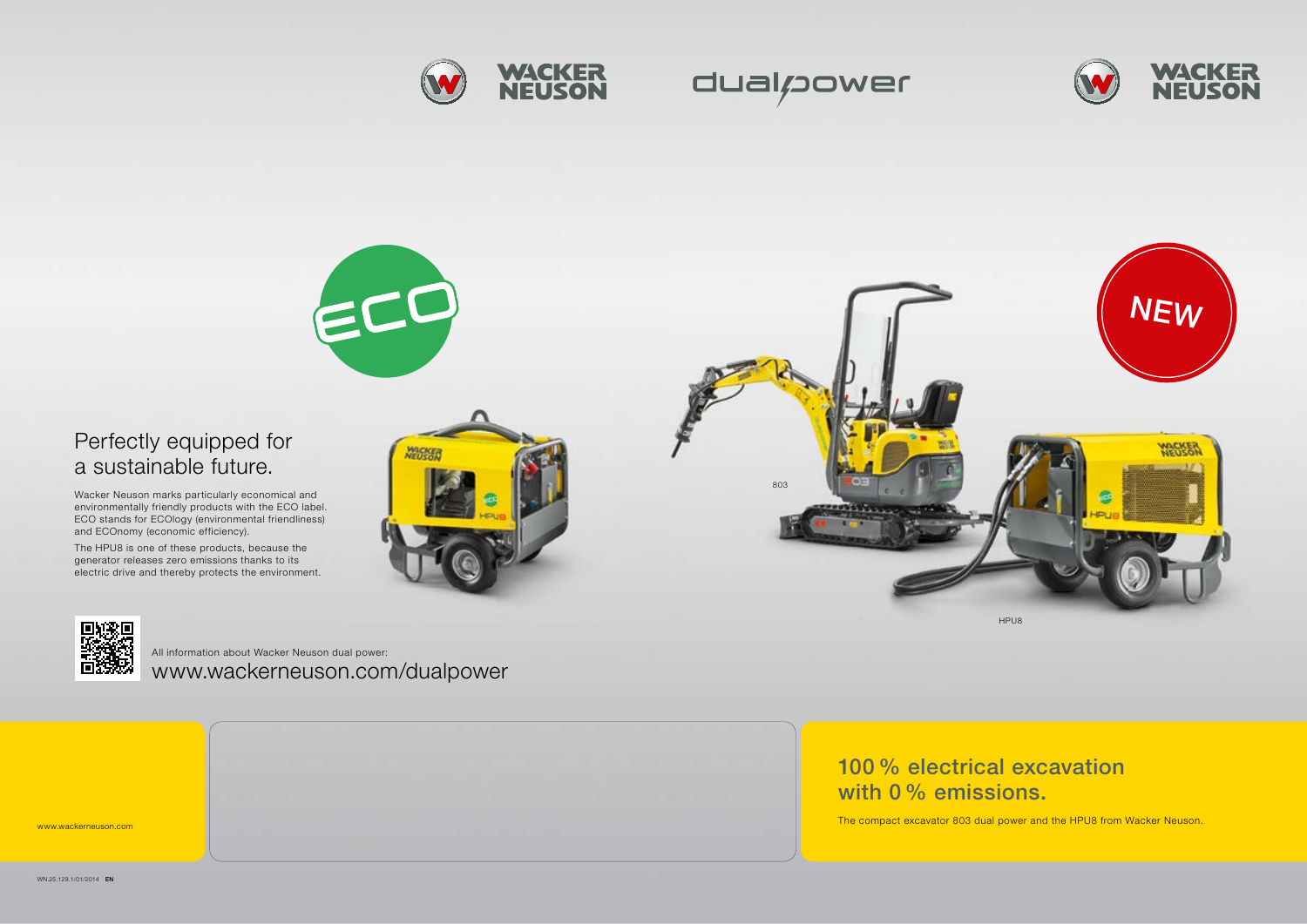### YOUR BENEFITS AS A RENTAL YARD:

- Can be connected to all 803 excavator models with the dual power option.
- Versatile in use thanks to the diesel and electro-hydraulic drive.
- Easy to transport with 190 kg and its compact dimensions.
	-
- Very sturdy and durable thanks to the tailor-made technology specifically matched to the 803.

Sturdy guide of the hydraulic hoses, 360° freedom of movement on the excavator.

Simply connect and go to work: The dual power option on the undercarriage provides for emission-free work with a few hand movements.

### - Emission-free work. dual/20wer HPU8 0% Electro-hydraulic In addition to the existing diesel engine, Compact excavator dual power\* option EMISSIONS integrated into the compact generator HPU8 803 the compact excavator can be operated excavator emission-free via an electro-hydraulic generator. The advantages of the electro-hydraulic<br>
Senator free dive.<br>
The advantages are dive.<br>
The advantage of the sequentes to the constant of the exception of the advantage of the constant of the advantage of the advantage of t generator HPU8 at a glance: Emission-free drive. Technically tailor-made for the requirements of the excavator 803. Constant first-class performance thanks to the 7.5 kW electric motor. 12-meter hose for flexible set-up options on the job site. Simple Plug & Play connection on the undercarriage. - Space-saving storage.

## YOUR BENEFITS AS A CONTRACTOR:

- Broad range of applications with optimal equipment utilization.
- With 190 kg and compact dimensions, it is easy to store and can be quickly delivered to any construction site.
- Consistent performance of the excavator with both drives.
- Automatic low oil shutdown to protect the generator.

### YOUR BENEFITS AS AN OPERATOR:

- Same work performance with both drives even in breaker operation.
- Unrestricted work movements: Rotatable 360° with both drives.
- Quick and easy to connect via Plug & Play.
- Equipped with large, easy to roll rubber wheels.
- Easy handling: Constant excavator weight, identical dimensions and
- unchanged machine center of gravity.

The most convenient entry into the future of emission-free work. Simply connect the HPU8 to the compact excavator 803 dual power and start excavating.

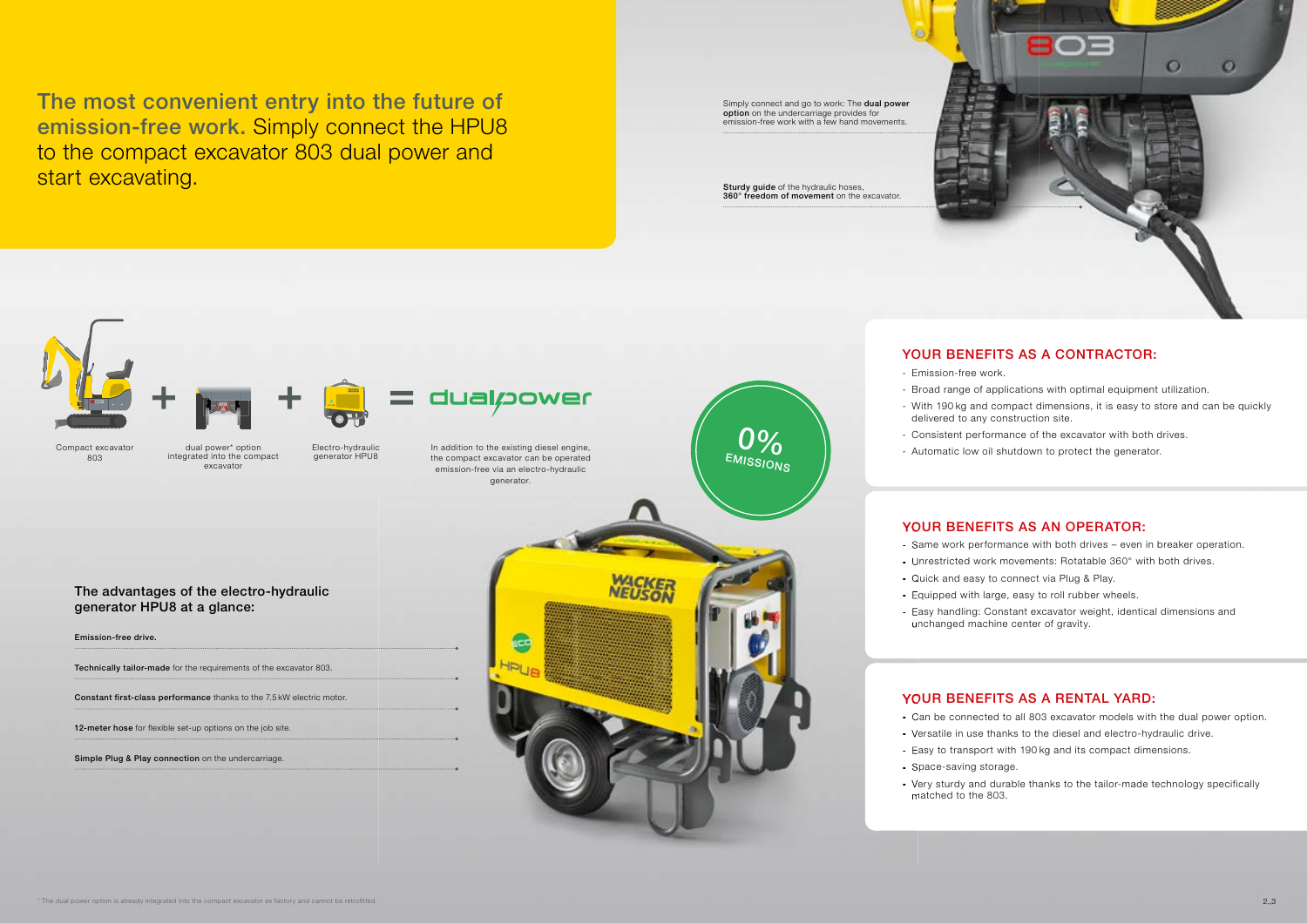Easy to transport: Two openings are inset in the dozer blade in which the HPU8 can be suspended for transport. The dimensions of the 803 and the HPU8 are perfectly matched to each other so that the team can easily drive through narrow doorways.

The flexibility in interior demolition knows no bounds. The excavator 803 with dual power and the HPU8 are a perfect team.







The advantages of the 803 compact excavator with the dual power option:

Two drive options: Diesel and electro-hydraulic drive.

Consistently high performance with both drive versions.

Very flexible in use thanks to both drive versions.

HPU8 as a separate unit is easy to transport.

Simple Plug & Play connection on the undercarriage.

360° freedom of movement on the excavator with both versions.



# 360°

freedom of movement due to unrestricted rotational movements of the revolving superstructure

### 10 m movement radius

due to 12 m long hydraulic hose (at 1.5 m minimum distance to the HPU8)